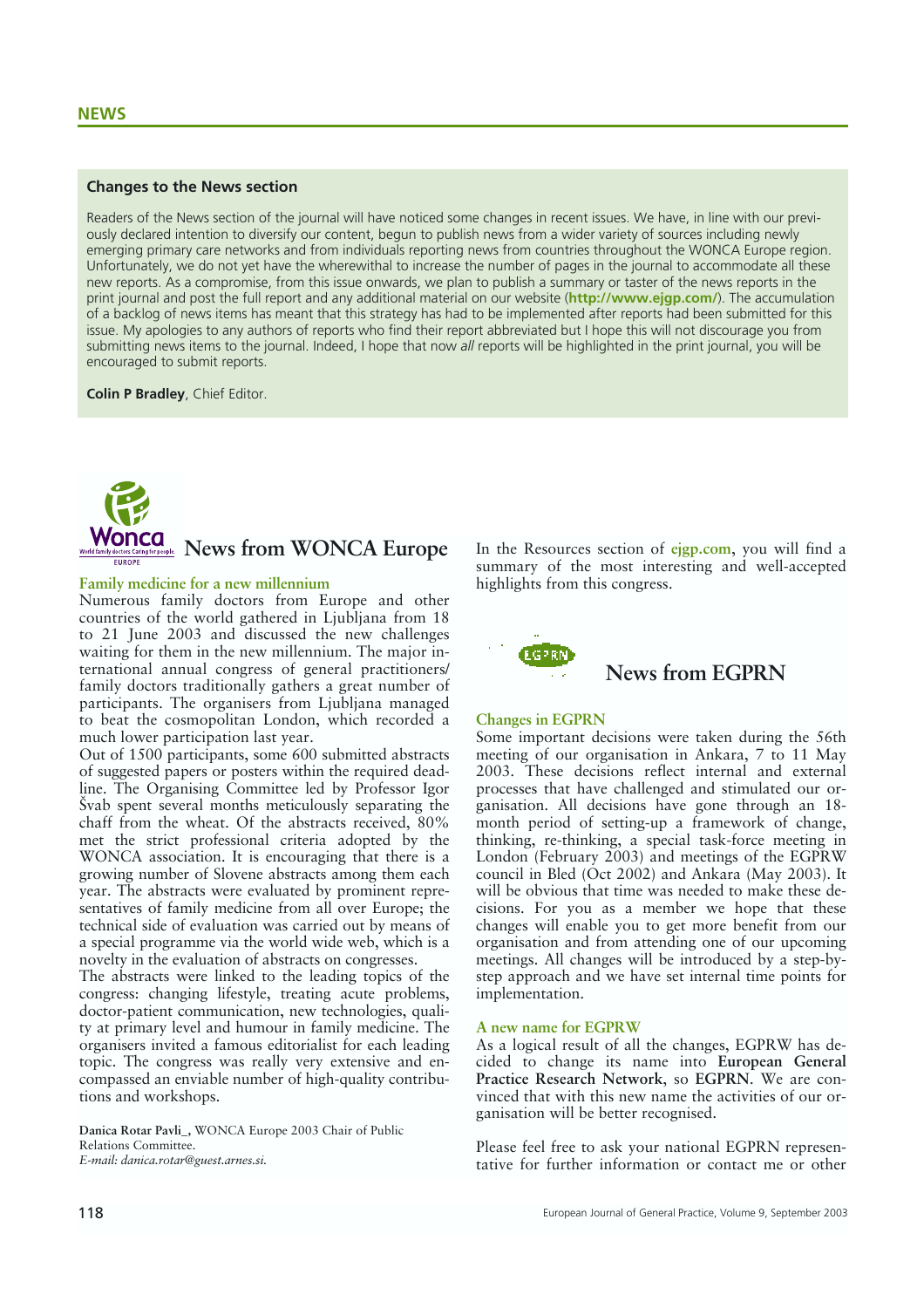members of the Ex Board. As always you can also address your questions to our secretariat.

**Jan-Joost Rethans,** chair EGPRN *Skillslab, Institute for Medical Education, Faculty of Medicine, Maastricht University.*

In the Resources section of **ejgp.com**, you will find information on other changes regarding the EGPRN and on three ongoing European surveys that EGPRN is currently undertaking.

You will also find an account by **Dr Haluk Caglayaner**, Family Physician and Vice Editor of the Turkish Journal of Family Medicine, Istanbul, on his impressions as first-time participant in an EGPRN meeting.



This month we have a report on quality improvement activities from Italy. Italian GPs have harnessed technology to establish a virtual network to implement quality initiatives in the Italian general practice setting.

## **Netaudit - a simple way towards research and audit for GPs in less than 3 hours!**

There are no university departments of general practice in Italy. This results in limited opportunities for scientific research and problems in carrying out quality improvement initiatives in the general practice setting. A number of Italian GPs have formed a small group network (Netaudit) to promote quality assurance methodology using the internet as a resource. Netaudit was established in February 2001 following an initiative of Drs Franco Del Zotti and Ezio Brizio. At present there are 120 members with 18 local coordinators distributed throughout Italy. The main focus of the network is on audit of common general practice activities. Quality indicators are derived from evidence-based medicine literature. When moving from one audit process to the next emphasis is placed on the importance of completing the quality cycle with subsequent implementation of change in the care of patients.

Five major audit projects have been completed to date: Net-METFO (use of metformin in obese diabetic patients), NetASA (aspirin treatment in patients with previous myocardial infraction), NetASMA (asthma therapy), NetINSU (insulin and type 2 diabetes) and RAMISTAT (use of ace inhibitors and statins in patients with high cardiovascular risk).

The main requirement for participation in the Netaudit network is to have at least 400 patients, 70% of which have computerised records. There are no limitations on the type of software used as the computerised records

are only accessed for simple statistical queries. GPs' computerised patient records are used for audit research following defined criteria. There is no automatic data transmission from these records, so the data remain anonymous. Although each GP contributes no more than 2-3 hours to this activity a large amount of data is generated due to the participation of all 120 GPs.

Success of this network depends on the following: competence of the technical coordinators; a website (http://netaudit.cjb.net); two closed telematic lists: coordinators (neaudit@egroups.com) and members (netaudit@egroups.com); web tutorial on PC and Net activities (how to use e-mail, etc.) and/or the use of freeware quality software (Epidata) for questionnaires or specific research protocols; an audit web-book created by Marco Grassi for 'netaudit members' with monthly new chapters; and the use of a bilingual newsletter to publish the results: 'QQ' (http://www.rivistaqq.it).

**Dr Angelo Campanini,** Italian EQuiP delegate.

In the Resources section of **ejgp.com**, you will find a report a quality improvement initiative in Spain. The Quality Commission of the Catalan Society of Family Medicine has developed four useful books on quality activities over the past 12 years which illustrate the variety of activities and challenges in quality improvement work.



2003 has been an important year for Rural Health in Europe. It will culminate with EURIPA co-hosting the 6th WONCA World Rural Health Conference in Santiago de Compostela at the end of September. We would like to thank all of those who have contributed to this massive effort in organising the conference. EU-RIPA would also wish to thank semFYC in Spain for their support as main hosts. A regular series of bulletins about the conference have been distributed around the world during the year and these bulletins can be accessed on the Institute of Rural Health website (http://www.irh.ac.uk). More information about the conference can also be found on the conference website (http://www.ruralwonca2003.net).

From the inception of the WONCA World Conferences on Rural Health in Shanghai in 1996, a key outcome of each conference has been a contribution to the development of rural health policy around the world. Delegates at this Conference will also have the opportunity to contribute to a review and update of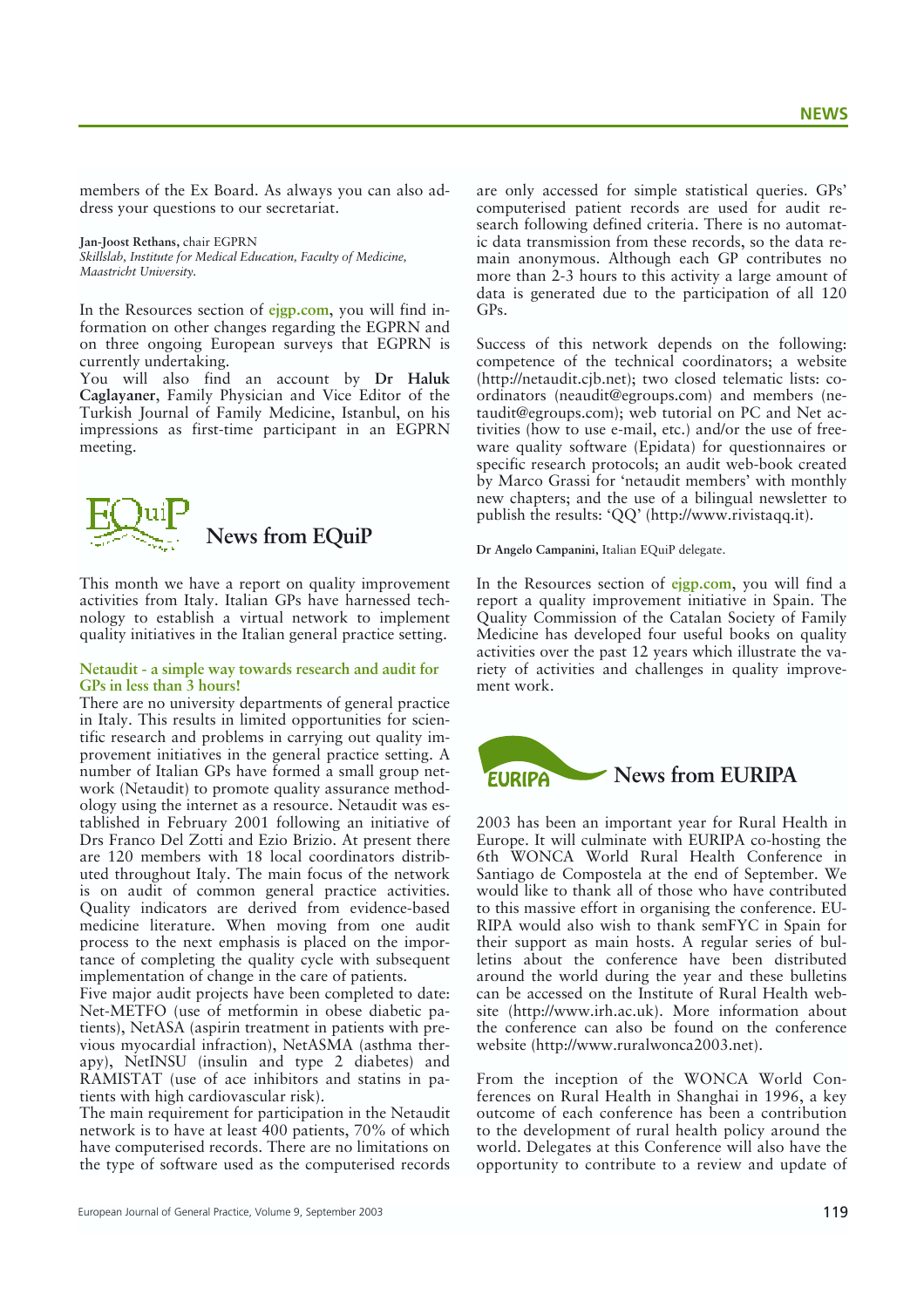the present WONCA Policy on Rural Practice and Rural Health, and to contribute to the development of an 'Emerging Themes' agenda. During the conference sessions, chairs will be asked to monitor and record the presentations and the debate that arises. The organisers will collect all the identified issues and a small working group has been established to monitor the contributions. We will also collect messages posted on the 'Conference Wall' in the plaza section of the conference. Delegates will be encouraged to post comments and important issues on the wall! The group will produce a short report, which will be delivered at the closing ceremony. Those moving on to Portugal for the post-conference satellite session will debate these issues further in small groups. We hope to develop a final publication outlining the emerging themes in rural health that will be addressed over the next few years by the Working Party on Rural Practice and Rural Health. It is hoped that the 'Emerging Themes' agenda will have a strong European focus and EURIPA intends to use this document to produce a work plan to direct its activities over the next three years.

Funding and sustainability remain an important issue for EURIPA. The President was delighted to be asked to represent the collaborative organisations linked to the European Society in its constitutional review at the end of 2003. Rural was seen as an important cross-cutting core theme and we hope that this realisation will in the longer term lead to some secure funding in order to take EURIPA's ambitious agenda forward.

We are already in negotiation with next year's organisers in Amsterdam to establish a rural day. More details will be made available in future. Any of you wishing to contribute more to EURIPA are advised to access the website (http://www.euripa.org) or contact the EURIPA List Server Webmaster, Josh Hawes (josh@irh.ac.uk).

**Dr John Wynn-Jones,** president EURIPA.

# **News from Croatia**

**Training of teachers in general practice/family medicine** *Report from an expert meeting in Dubrovnik 5 - 9 May 2003*

The Inter University Centre in Dubrovnik was founded in 1972 as an independent international institution based on membership of more than 200 universities, mostly from Western Europe and North America. Its aim is to promote international cooperation among universities. The idea was to bring together researchers, academies and students to exchange ideas,

knowledge and experience, and to work together in an atmosphere of tolerance, mutual respect and friendship.

Training of teachers in general practice/family practice started in 1983, as an annual course for GPs interested in teaching, research and development in the discipline. More than 500 teachers and researchers from across Europe have participated during a 20-year period.

Professors **Frede Olesen** and **Mladenka Vrcie-Keglevic**, both general practitioners, report on this year's course which was focused on teaching medical students the essentials of general practice/family medicine. They discuss what a course should offer and what a student should gain from it. Meetings such as the Dubrovnik course provide a good opportunity for doctors involved in teaching and training in general practice to discuss and reach a consensus on the goals for teaching, research and training in general practice.

In the Resources section of **ejgp.com**, you will find a fuller version of this report.

# **News from Israel**

## **National Conference of Israeli Association of Family Physicians**

The National Conference of the Israeli Association of Family Physicians was held on 30 April 2003, hosted this year by the Department of Family Medicine of Tel-Aviv University. This peripatetic conference is dedicated to the memory of the late Dr Sidney Newman (he changed his name to Shabtai Ben-Meir when he emigrated from Britain to Israel), who lived in a Kibbutz in Northern Israel and made a pioneering contribution to the development of general practice in the deprived immigrant community of Beisan Town (Bet Shean). I myself was his first general practice trainee in the mid-1970s. This year the conference had to be delayed for a few days due to the outbreak of hostilities in Iraq and the consequent state of emergency in Israel, where a repeat of the 1982 SCUD attacks was feared. A large gathering of doctors in one place was considered too risky. Despite the administrative problems, 450 doctors participated.

The plenary lecture dealt with the image of the medical profession - its depiction in the media, the bounds of legitimate public criticism, and self-advertisement of doctors and health services organisations. Over 70 papers were submitted to the scientific committee, many by trainees. Many of the papers presented at the conference demonstrated that family doctors are now doing collaborative research - with psychiatrists, infectious diseases specialists, geriatricians, paediatricians,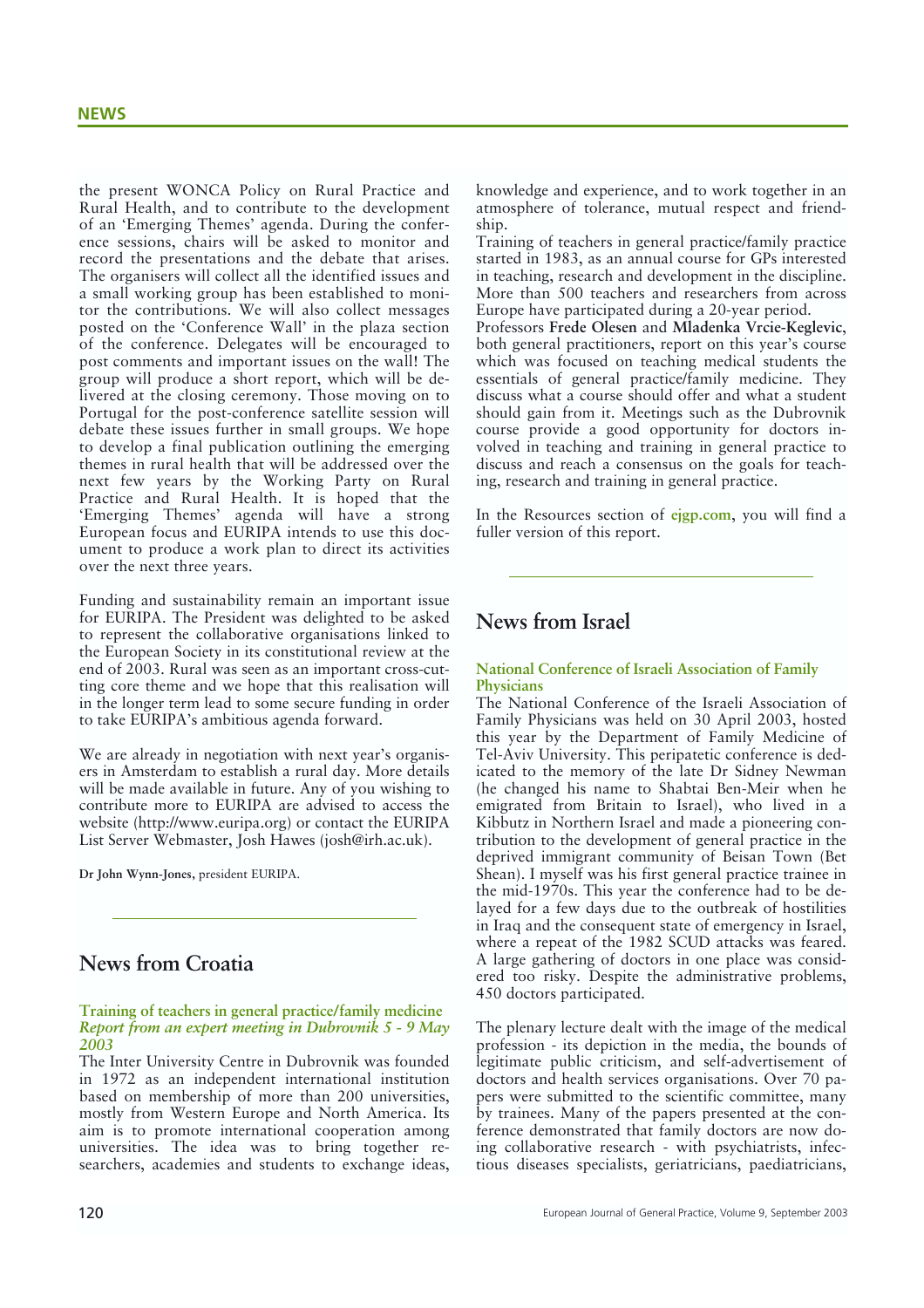medical management, military medicine practitioners and medical educationalists.

There were also workshops on 'How to do quality assurance', 'Hypnosis', 'Coping with burnout', 'Coping with unemployed patients', 'Cross-cultural medicine', and 'Balint groups'. Dr Shlomo Vinker (vinker01@inter.net.il) who chaired the scientific committee and provided the summary, will happily provide abstracts on request - some in English.

#### **Professor Michael Weingarten.**

*E-mail: weingml@post.tau.ac.il. Currently on sabbatical leave at the Department of Primary Healthcare, Oxford University.*

In the Resources section of **ejgp.com**, you will find a fuller account of this conference.

## **News from Italy**

### **Undergraduate teaching of family medicine in Italy: the Modena model**

An undergraduate teaching module in family medicine is starting from 2002-2003 at the University of Modena. Eighty sixth-year students will be participating in this module, and 30 GP trainers have been prepared as tutors to teach in their practices for four weeks (about 80 hours). The other 20 hours will be for seminars and peer reviews.

A series of papers on this project and its system of assessment by students and tutors was presented at the WONCA Congress in Ljubljana. The module's teaching goal is that students become acquainted with family medicine, the tasks of general practitioners and their position as doctors.

The primary teaching goals are to explore the concept and practice of the 'whole person approach' to patient care; to achieve integration of different health workers into 2nd and 3rd level structures; and to provide care to patients on discharge from hospital and during rehabilitation in the context of the family and social setting. This module was discussed, approved and signed by the Italian College of General Practitioners and the University of Modena and Reggio Emilia. Strategic objectives are directed to maintaining a link between university and GP, to renew the GP's standing in the medical community, to give back value to general practice as a speciality, to improve the relationship between GPs and hospital doctors, and to enable students to become acquainted with family medicine before certification so that they can make a well-informed choices about their future.

To evaluate the teaching agenda, tutors will assess students on aspects concerning relationships (social skills) and technology (knowledge and practical skills). As evaluating instruments, questionnaires will be used after tests. Students will be asked to evaluate the course and the tutor. The course assessment is to find out where improvements are necessary, by a scale of consensus, evaluating post-test results and attendance rates. The evaluation of the tutor is to find weaknesses in the teaching, (which can be complemented by other formative courses) by a scale of agreement on practical activity and a questionnaire evaluating teaching by the GP. The results will be cross-matched to mean study scores and a scale evaluating the tutor on technical, professional and teaching competencies.

A department will be created as a bridge and reference structure in the primary care area, organised and recognised as the interface between family doctors, health authorities, hospitals and university, to stimulate working together and exchange of cultures and to set up projects on assistance, education, and evaluation on efficacy and quality. This department is to be managed by a staff of GPs working in clinical activities, teaching, prevention and research, and involving, as leaders, other GPs in projects and programmes.

There is a lack of legislation on organisation in the healthcare sector at a national level, but we hope this will not jeopardise our system and we are seeking local agreements to support these new developments.

**Francesco Carelli,** national representative in EURACT Council. *Italian College of General Practitioners.*

In the Resources section of **ejgp.com**, you will find an account by Dr Carelli on the progress of some ongoing modifications since his last report for EURACT Council in Dublin in September 2002.

## **News from Turkey**

## **The discipline of Turkish Family Medicine**

Turkey has a deep historical background and is the successor of different civilisations of Asia Minor. It is a bridge between Europe and the Middle East, both geographically and culturally, with its population of 70 million. Turkey has a complex healthcare and insurance system. **Hakan Yaman**, Associate Professor and Chair of Family Medicine at the University of Akdeniz, Antalya, and **Mehmet Ungan**, Associate Professor of Family Medicine at the Counselling and Health Centre, Ankara, describe this system and how it is financed. They discuss the development of family medicine into an academic discipline and the important role